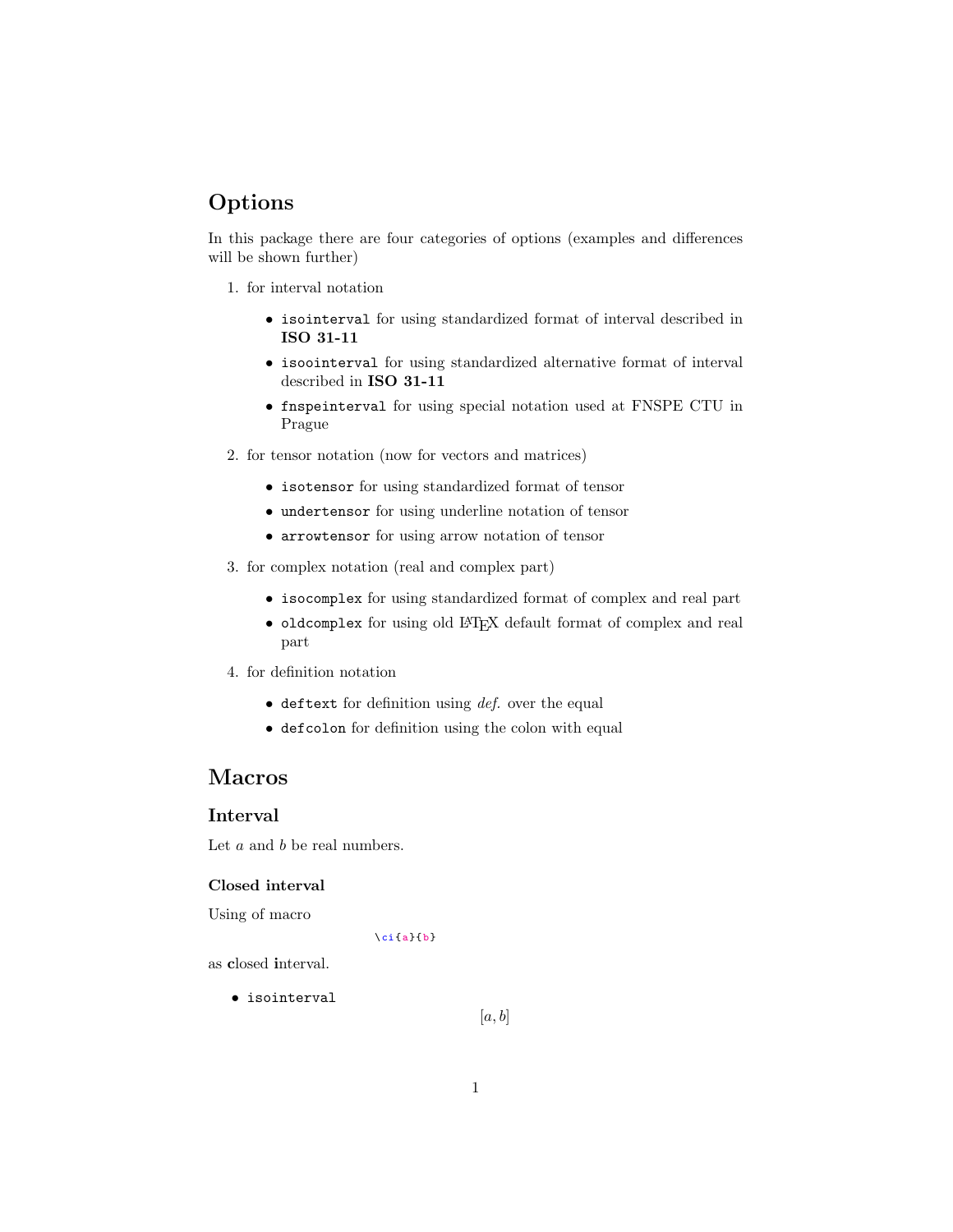• isoointerval (same as for isointerval)

 $[a, b]$ 

- fnspeinterval
- $\langle a, b \rangle$

#### Opened interval

Using of macro

 $\oi{a}{b}$ 

as opened interval.

• isointerval

 $]a, b[$ 

- isoointerval
- $(a, b)$
- fnspeinterval (same as for isoointerval)

 $(a, b)$ 

## Right closed interval

Using of macro

 $\triangledown$ rci {a}{b}

as right closed interval.

- isointerval  $[a, b]$ • isoointerval
- $(a, b]$
- fnspeinterval  $(a, b)$

#### Left closed interval

Using of macro

 $\left\{ a\right\}$ 

as left closed interval.

• isointerval

 $[a, b[$ 

• isoointerval (same as for isointerval)

 $[a, b)$ 

• fnspeinterval

 $\langle a, b \rangle$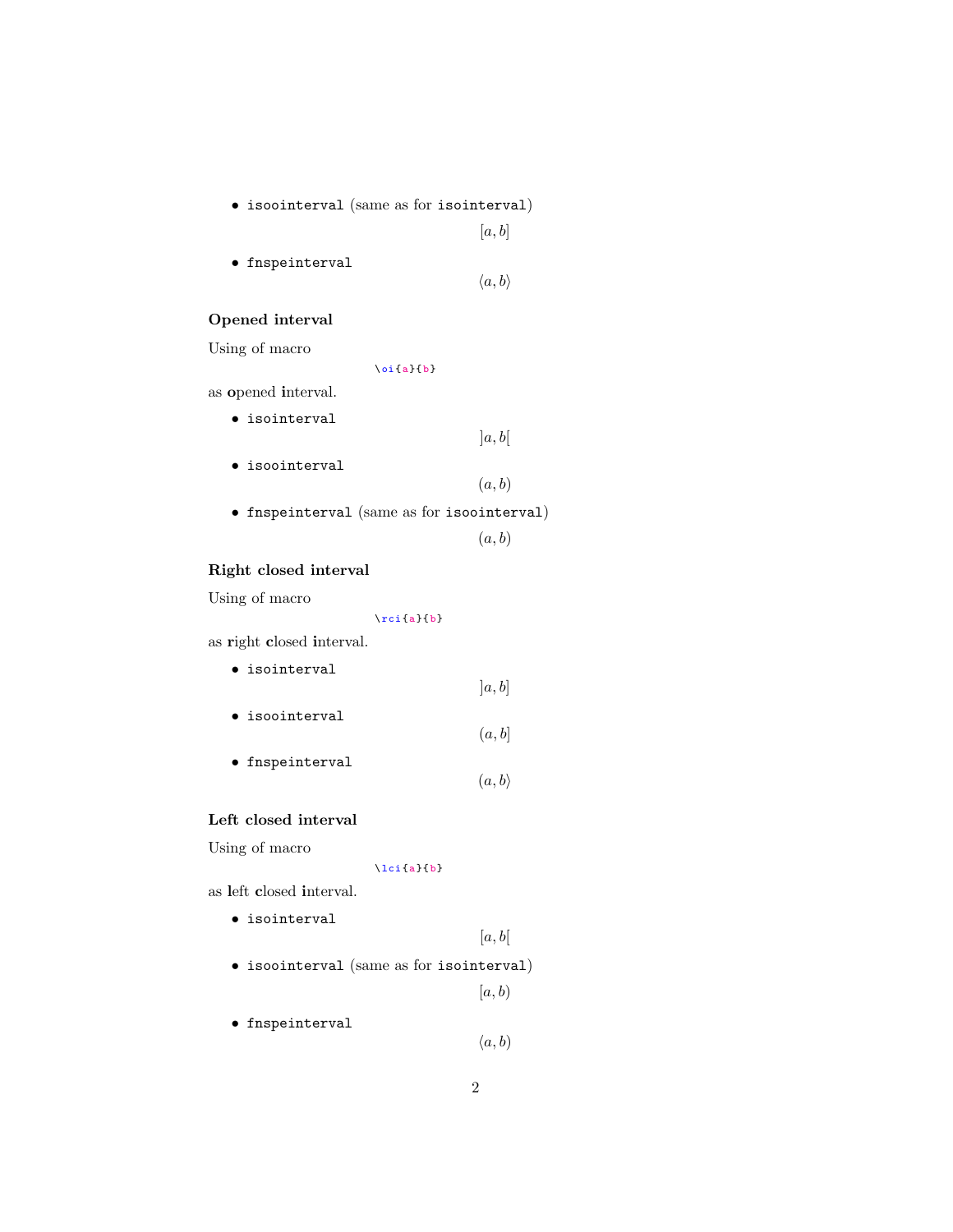## Using in text

All these macros can be used directly in text (thanks to the command ensuremath). Therefore one can use this syntax

Let  $x$ \$ be in \ci{a}{b}

which casts: Let  $x$  be in  $[a, b]$ .

## Tensor

Let  $x$  be vector and  $A$  be matrix.

#### Vector

Using of macro

 $\vee$  vec {x}

as vector.

 $\bullet\,$  isotensor - small letter with italic boldface

| • undertensor |                  |
|---------------|------------------|
|               | $\boldsymbol{x}$ |
| • arrowtensor |                  |
|               | $\vec{r}$        |

#### Matrix

Using of macro

 $\{\n$ 

as matrix.

 $\bullet\,$  isotensor - capital letter with italic boldface

A

 $\triangleq$ 

- undertensor
- arrowtensor
- $\overleftrightarrow{A}$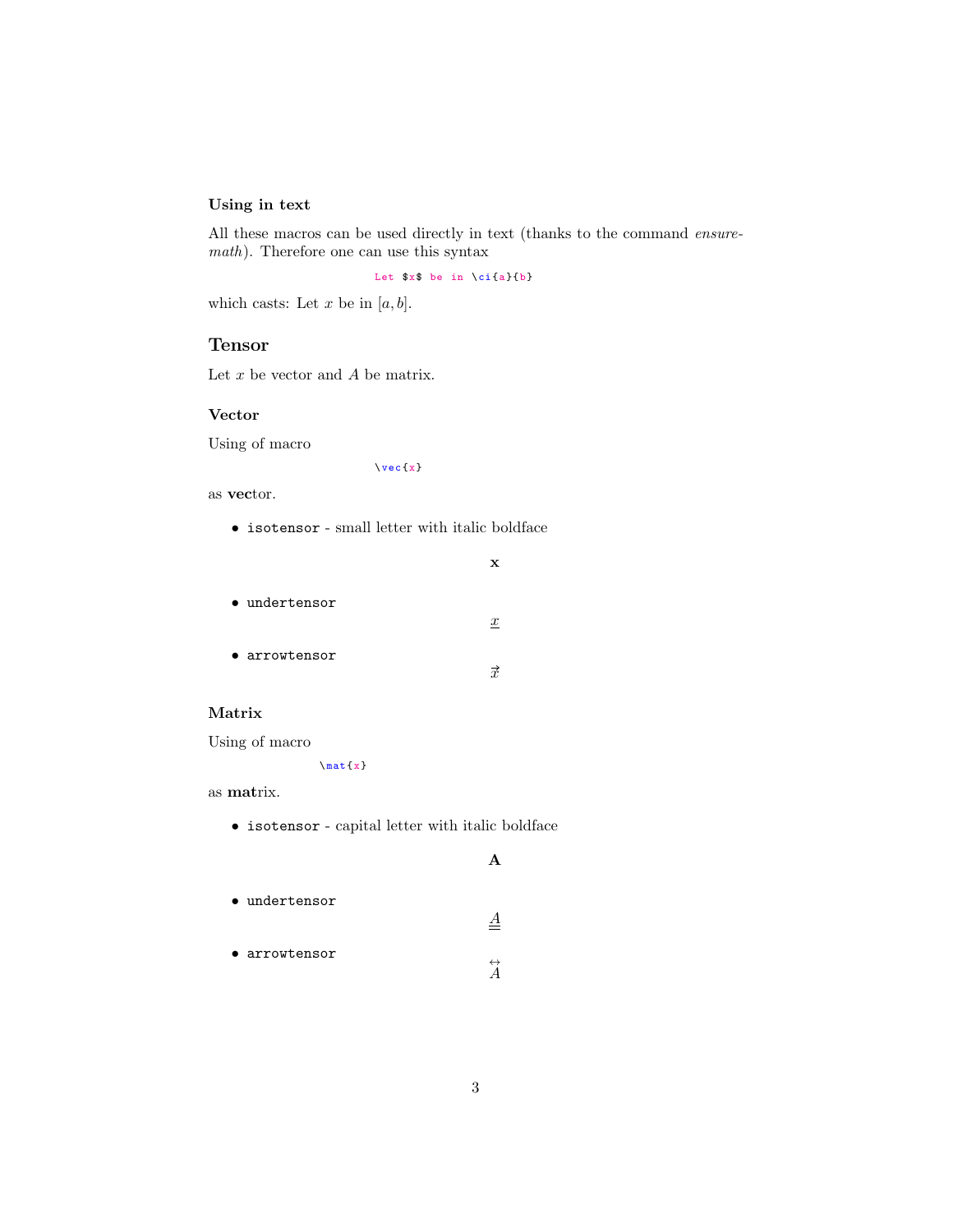#### Using in text

All these macros can be used directly in text (thanks to the command ensuremath). Therefore one can use this syntax

Let  $\text{vec}\{x\}$  be real.

which casts: Let  $\vec{x}$  be real.

#### Macro for set

#### Set of natural numbers from 1 to  $n$

Using of macro

#### \ allset {n}

as all natural number up to  $n$  set leads to

 $\{1, 2, \ldots, n\}.$ 

#### Set of natural numbers from  ${\bf 0}$  to  $n$

Using of macro

\ allsetzero {n}

as all natural number up to  $n$  set with zero leads to

 $\{0, 1, \ldots, n\}.$ 

## Differentiability class

#### Just symbol

Using of macro

\ cclass

 $\mathscr C.$ 

 $\mathscr{C}^\infty$ .

as C class leads to

C infinity

Using of macro

\ ccinf

as C class of infinity leads to

#### C of order d

Using of macro

 $\setminus$ ccof $\{d\}$ 

as C class of order leads to

4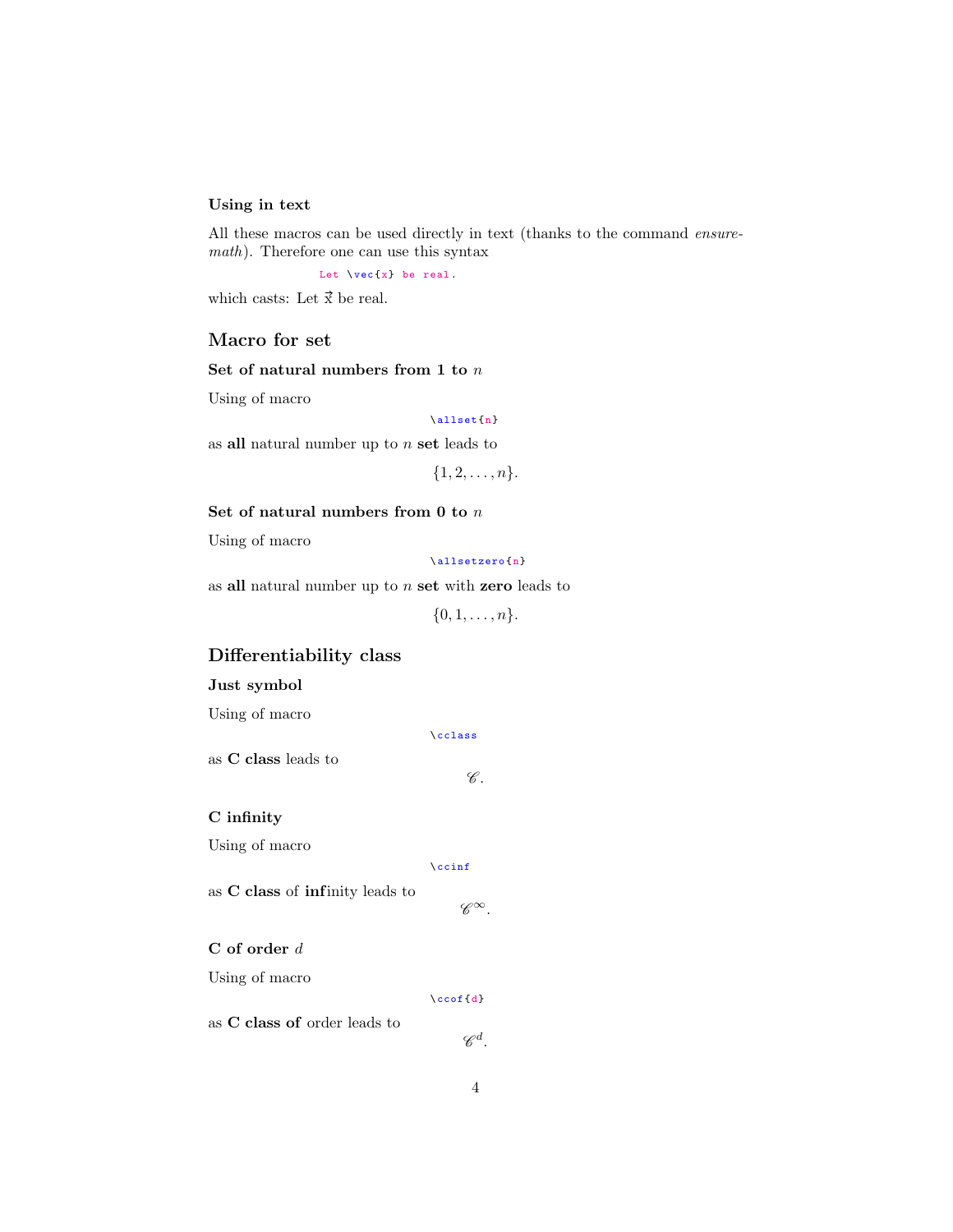## Complex

Let  $z \in \mathbb{C}$ .

## Real part

Using of macro

 $\Re$  (x)

## as Real.

| $\bullet$ oldcomplex |                    |
|----------------------|--------------------|
|                      | $\Re\epsilon\{z\}$ |
| • isocomplex         |                    |
|                      | Re z               |

#### Imaginary part

Using of macro

 $\ln{x}$ 

as Imaginary.

| $\bullet$ oldcomplex | $\mathfrak{Im}\left\{z\right\}$ |
|----------------------|---------------------------------|
| $\bullet$ isocomplex | $\mathop{\rm Im}\nolimits z$    |

## Using in text

All these macros can be used directly in text (thanks to the command ensuremath). Therefore one can use this syntax

Let  $x\$  equal to  $\Re\{z\}.$ 

which casts: Let  $x$  equal to Re  $z$ .

## Subscript

Subscript text with two or more characters should be written in roman style (not italic as default). One can use prefix ! which makes the word after it in roman style. Using of macro

```
A _ { ! unique }
```
which leads to

Aunigue

instead of classic

Aunique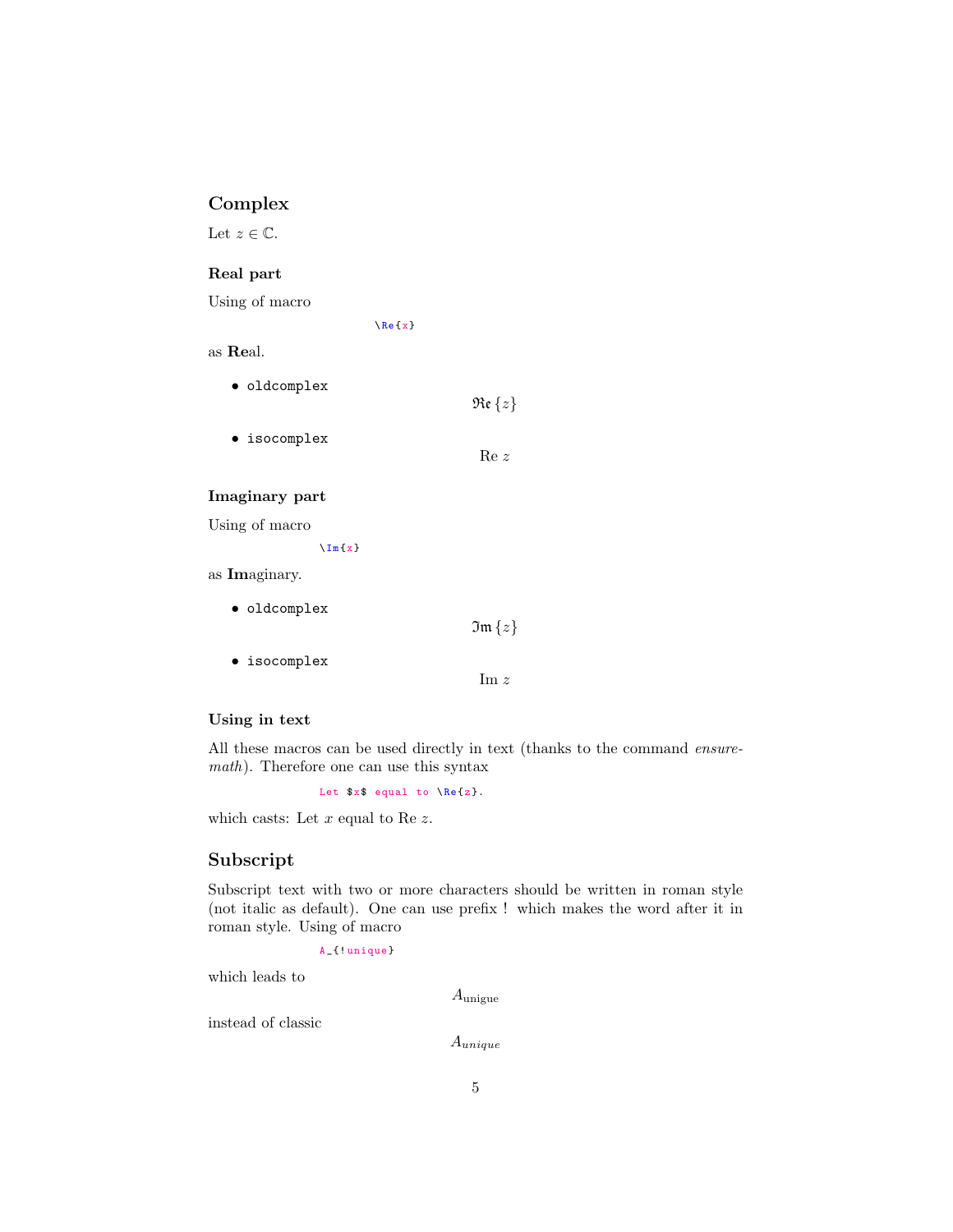## Floor and ceiling functions

Floor function

Macro

 $\left\{ \text{floor}\left\{ x\right\} \right\}$ 

as floor function leads to

 $\vert x \vert$ 

#### Ceil function

Macro

 $\setminus$  ceil {x}

as ceil function leads to

 $\lceil x \rceil$ 

## Definition operator

There are two ways to set a definition operator. First with text and the second with colon.

#### Text definition

Macro

|                    | x \df a |                      |
|--------------------|---------|----------------------|
| $\bullet$ deftext  |         | def.<br>$x \equiv a$ |
| $\bullet$ defcolon |         |                      |
|                    |         | $x:=a$               |

## Special sets of numbers

Natural number

#### Macro

\ natun

as natural number leads to

N

## Natural number with zero included

Macro

\ nnzero

as natural number zero leads to

 $\mathbb{N}_0$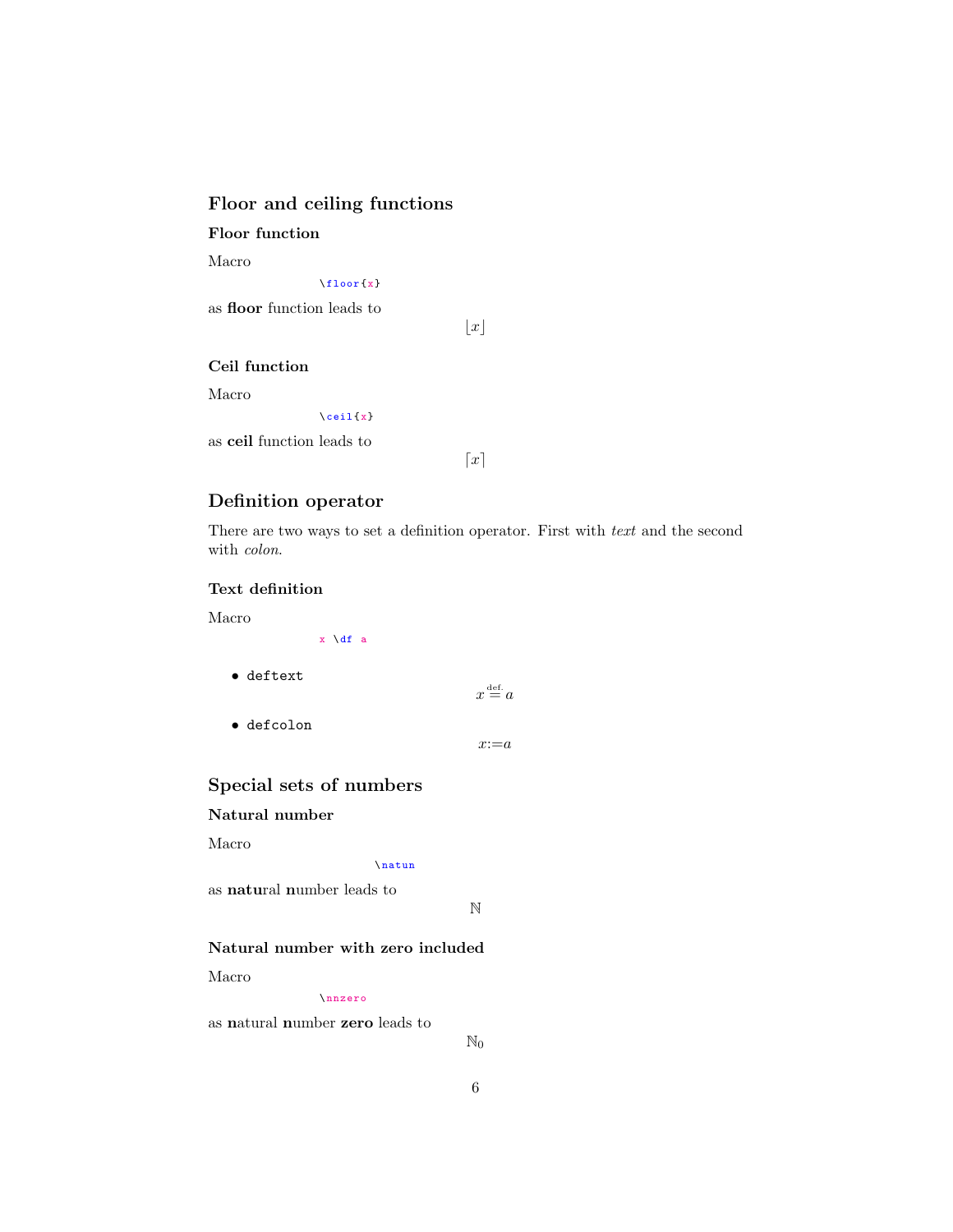## Integers

Macro

\ inte

as interegers leads to

Z

#### Rational number

Macro

\ ratin

as rational number leads to

 $\overline{Q}$ 

## Real number

Macro

\ realn

as real number leads to

R

## Complex number

Macro

\ compn

as compex number leads to

 $\mathbb{C}$ 

## Using in text

All these macros can be used directly in text (thanks to the command ensuremath). Therefore one can use this syntax

Let  $n$ \$ be in \natun

which casts: Let  $n$  be in  $\mathbb N$ .

## Derivative

It is derived from physics package. The manual is [here.](http://mirrors.ctan.org/macros/latex/contrib/physics/physics.pdf)

## Operator

Partially derived from physics package.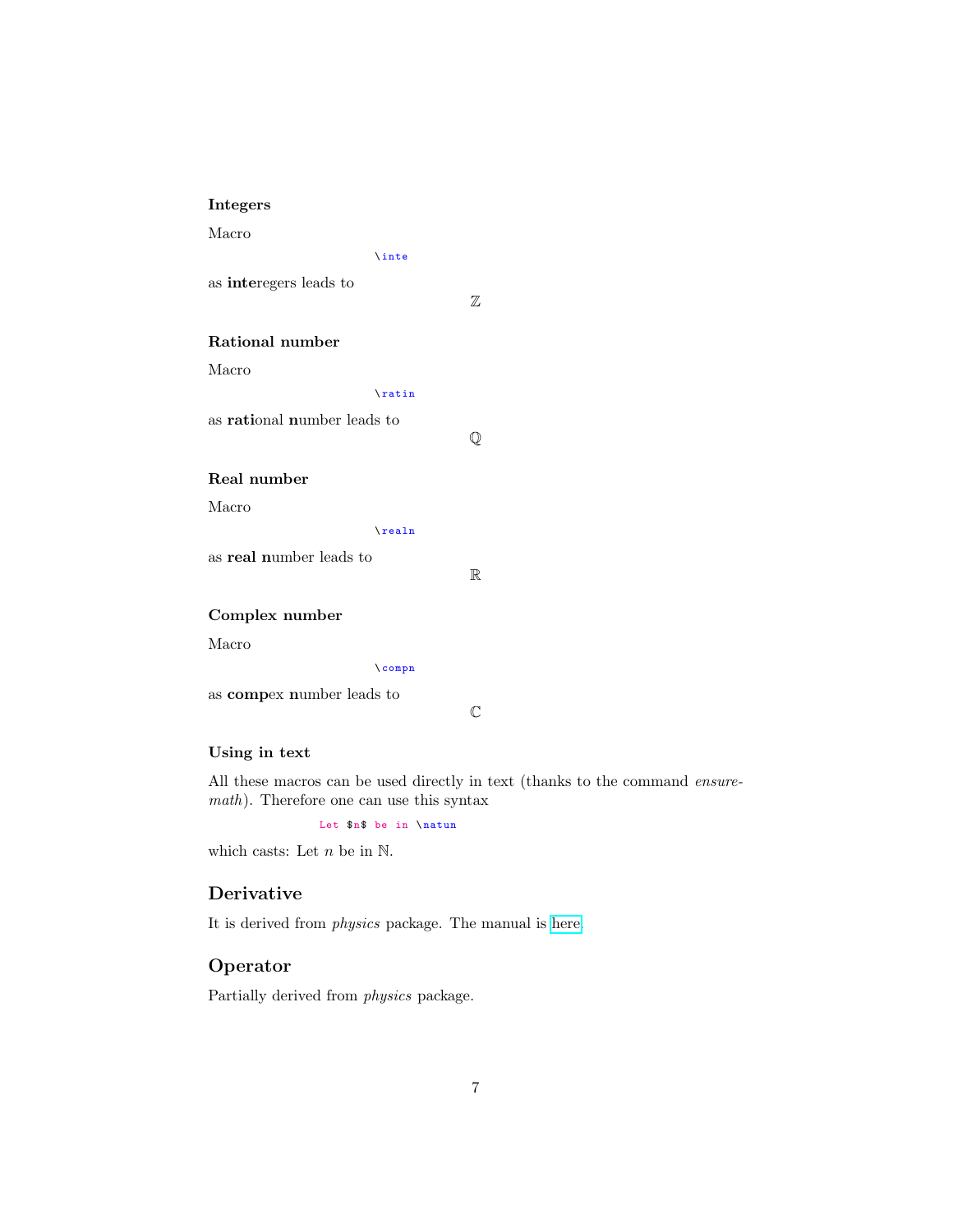## Gradient

Macro

\ grad

as gradient leads to

 $\nabla$ 

#### Divergence

Macro

\ div

as divergence leads to

 $\nabla \cdot$ 

Derived from physics package, the original meaning of this command as a maths symbol for dividing has alias

÷

\ divisionsymbol

which cast

## Rotation

In English literature as curl operator has macro

\ rot

as rotation and leads to

 $\nabla \times$ 

One can also use physics package command  $\sqrt{curl}$ 

#### Laplacian

Macro

\ lapl

as laplacian leads to

∆

One can also use physics package notation

 $\nabla^2$ 

which is cast by macro

\ laplacian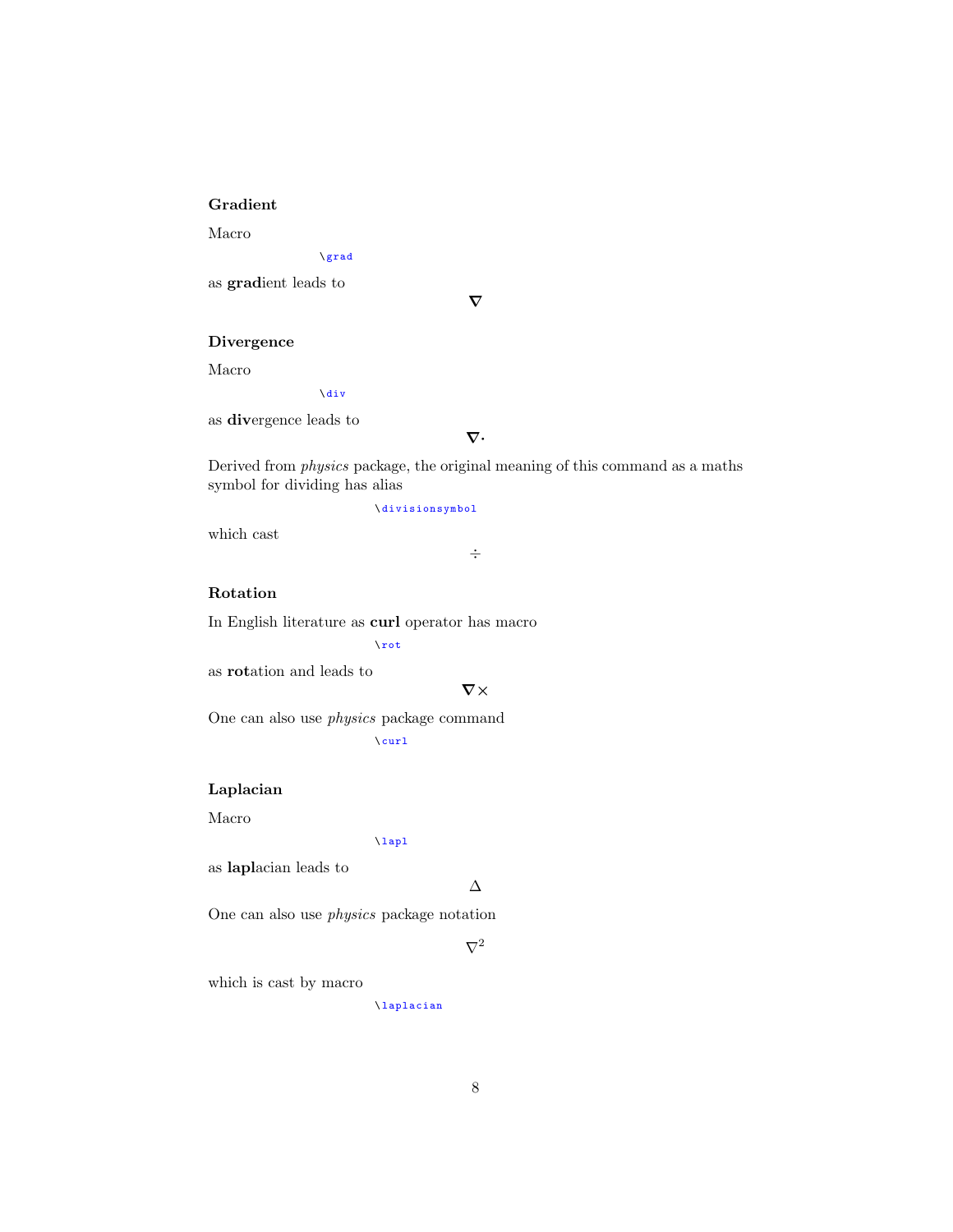# Degree

Macro

\ degree

as degree leads to ◦ . Can be used without math mode.

# Physics unit

Variable unit

Macro

 $\varphi(x)$ 

as variable unit leads to

 $[m] = \text{kg}$ 

This macro can be used directly in text (thanks to the ensure function). Therefore one can use

where  $\varphi \$   $\{ m\}$   $\{ kg\}$  is the mass.

which casts: where  $[m] =$  kg is the mass.

#### Unit

Macro

m\ unit {kg}

as unit leads to

m kg

This macro looks as

 $\iota$ ; \mathrm {kg}

the space before the roman characters is very important in science publications.

## Expected value

Macro

#### $\exp v \{x\}$

as expected value leads to

```
\langle x \rangle
```